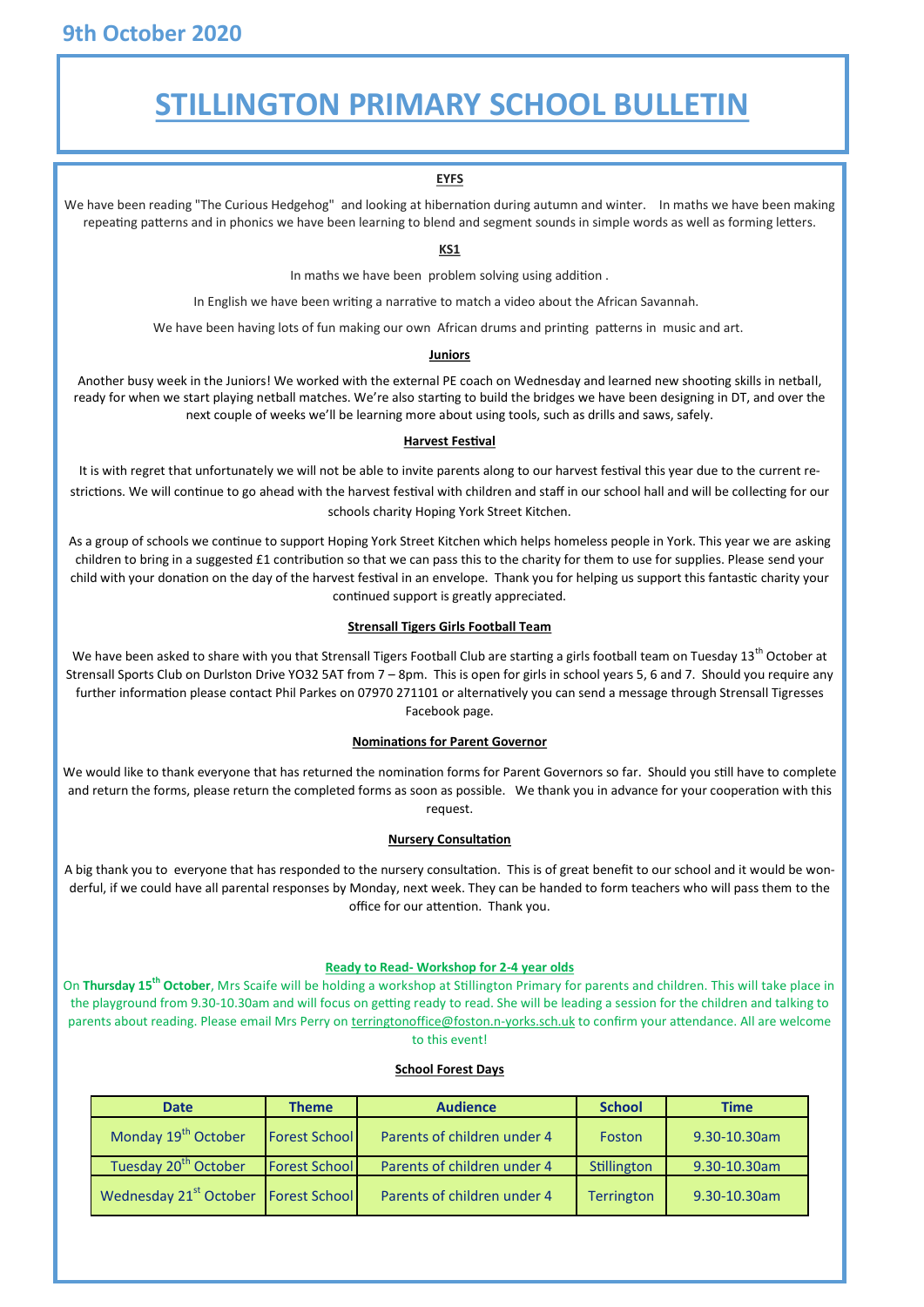# **STILLINGTON PRIMARY SCHOOL BULLETIN**

Keeping our children safe

## https://www.net-[aware.org.uk/networks/?order=title](https://www.net-aware.org.uk/networks/?order=title)

It has come to our attention recently that certain social media applications have some very disturbing contents and we wanted to take this opportunity to share a couple of websites that can help you keep them safe when watching films and using different online applications. The above website is part of the NSPCC website and will give you details of the age restrictions and general safety of a variety of social media applications such as the one below.



Whether watching a film or playing a video game it is difficult to know what is appropriate for the age of your child but this website will give you a detailed description of the content of a film or video game.

[www.commonsensemedia.org](http://www.commonsensemedia.org)